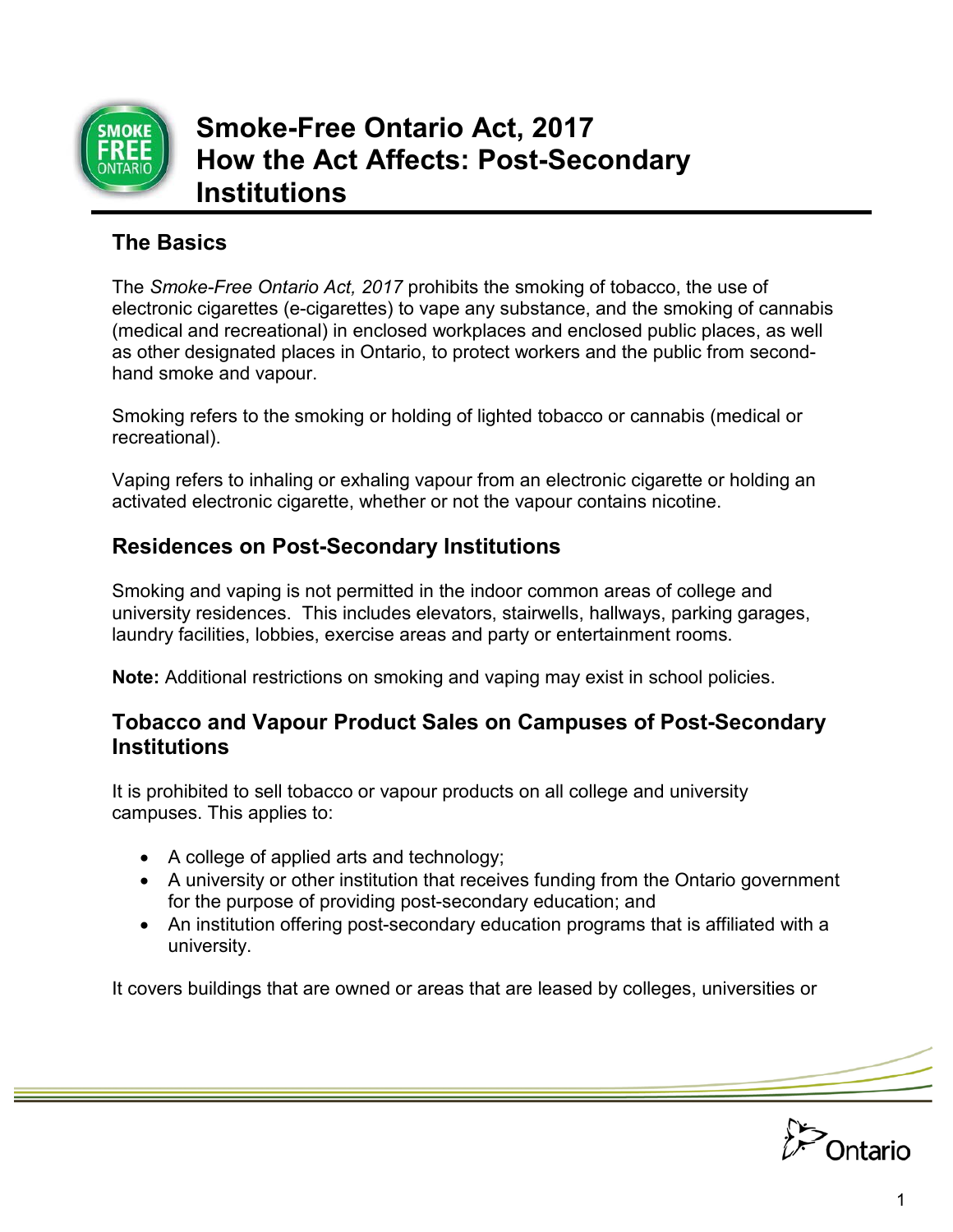student unions that are used to provide educational programs or recreational or residential services, to students.

#### **Responsibilities of Proprietors**

The *Smoke-Free Ontario Act, 2017* (SFOA, 2017) requires that proprietors of colleges and universities make sure that smoking and vaping laws are followed. A proprietor includes the owner, operator or person in charge of the place.

Every proprietor must:

- Give notice to the residents and visitors that smoking and vaping is prohibited in the smoke-free and vape-free areas.
- Post "No Smoking" and "No Vaping" signs, or a dual "No Smoking and No Vaping" sign at entrances, exits and washrooms of the smoke-free and vape-free areas, in appropriate locations, and in sufficient numbers to ensure that staff and residents are aware that smoking and vaping is not allowed.
- Ensure that no ashtrays or similar items remain in the smoke-free and vape-free areas.
- Ensure that persons do not smoke or vape in the smoke-free and vape-free areas.
- Ensure that someone who refuses to comply with Ontario's smoking and vaping laws does not remain in the smoke-free and vape-free area.

### **Enforcement**

Local public health units will carry out inspections and respond to complaints to enforce the SFOA, 2017 at Ontario colleges and universities.

# **Penalties**

Any individual convicted of an offence for selling tobacco or vapour products on a college or university campus could be subject to a maximum fine ranging from \$2,000 to \$50,000, depending on the individual's number of prior convictions.

Any corporation convicted of an offence for selling tobacco or vapour products on campus could be subject to a maximum fine, ranging from \$5,000 to \$75,000, depending on the corporation's number of prior convictions.